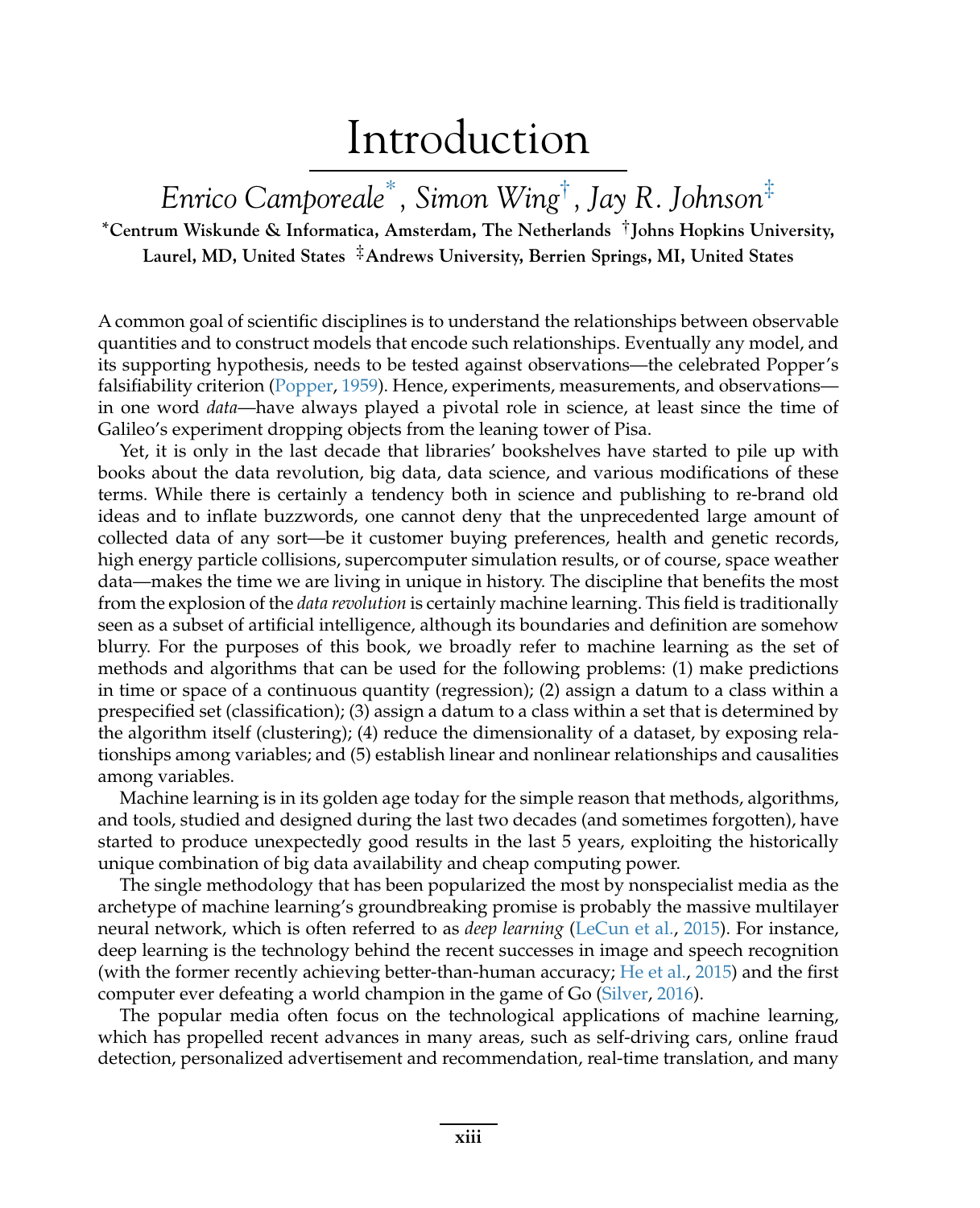#### **xiv** INTRODUCTION

others [\(Bennett and Lanning,](#page-4-0) [2007;](#page-4-0) [Sommer and Paxson,](#page-5-4) [2010;](#page-5-4) [Guizzo,](#page-5-5) [2011\)](#page-5-5). However, we believe that it makes sense to ask whether machine learning could even change the process of scientific discovery.

Looking specifically at physics, the process of developing a model often relies on some form of the well-known Occam's razor: the simplest model that can explain the data is preferred. As a consequence, an important characteristic of most physics models is that every step of the process that led to their development is completely intelligible by the human mind. Such models are referred to as *white-box* models, suggesting that each component (including the set of assumptions) is transparent. Despite its marvelous achievements, the human brain has a very limited ability to process data, especially in high dimensions. This might be trivially related to the fact that the basic way of understanding data is graphical, and it is hard to visualize more than three variables in a single plot. Hence, the relationships between observable quantities that are encoded in white-box physics models usually do not explore high dimensional spaces. This human limitation does not mean that such models are "simple"; on the contrary they can be quite complicated, sometimes requiring formidable numerical methods to produce results that can be compared against observations. Essentially, all firstprinciples physics models are white-box models.

Contrary to the modus operandi of the white boxes (one could perhaps say of the human mind), machine learning algorithms focus essentially on two characteristics: being accurate and being robust against new data (i.e., being able to generalize). Indeed, the guiding principle concerns the trade-off between complexity and accuracy to avoid overfitting (see Chapter 4).

Hence, in contrast to white-box models, machine learning methods are often referred to as *black-box*, signifying that the mathematical structure and the relationships between variables are so complicated that it is often not useful to try to understand them, as long as they deliver the expected results. For example, and referring again to deep learning, one can certainly unroll a neural network to the point of deriving a single closed formula that relates inputs and outputs. However, such a formula would generally be incomprehensible and completely useless from a science-based perspective, although some features may be related to physical processes.

We need to mention a third, in-between paradigm, obviously called *gray-box modeling* that has recently emerged. Whereas white-box models are accurate but computationally slow (often much slower than real time when it comes to forecasting), and black-box models are fast but very sensitive to noise and outliers, the idea of gray box is to employ reduced physics models, and to calibrate the assumptions or the free parameters of the models via machine learning techniques. Gray box is often used in engineering modeling, and it is gradually making its way into more fundamental physics. In particular, we believe that the skepticism that surrounds machine learning in certain physics communities will be eventually overcome by embracing gray-box models, which allow the use of prior physical information in a more transparent way.

# **MACHINE LEARNING AND SPACE WEATHER**

Space weather is the study of the effect of the Sun's variability on Earth, on the complex electromagnetic system surrounding it, on our technological assets, and eventually on human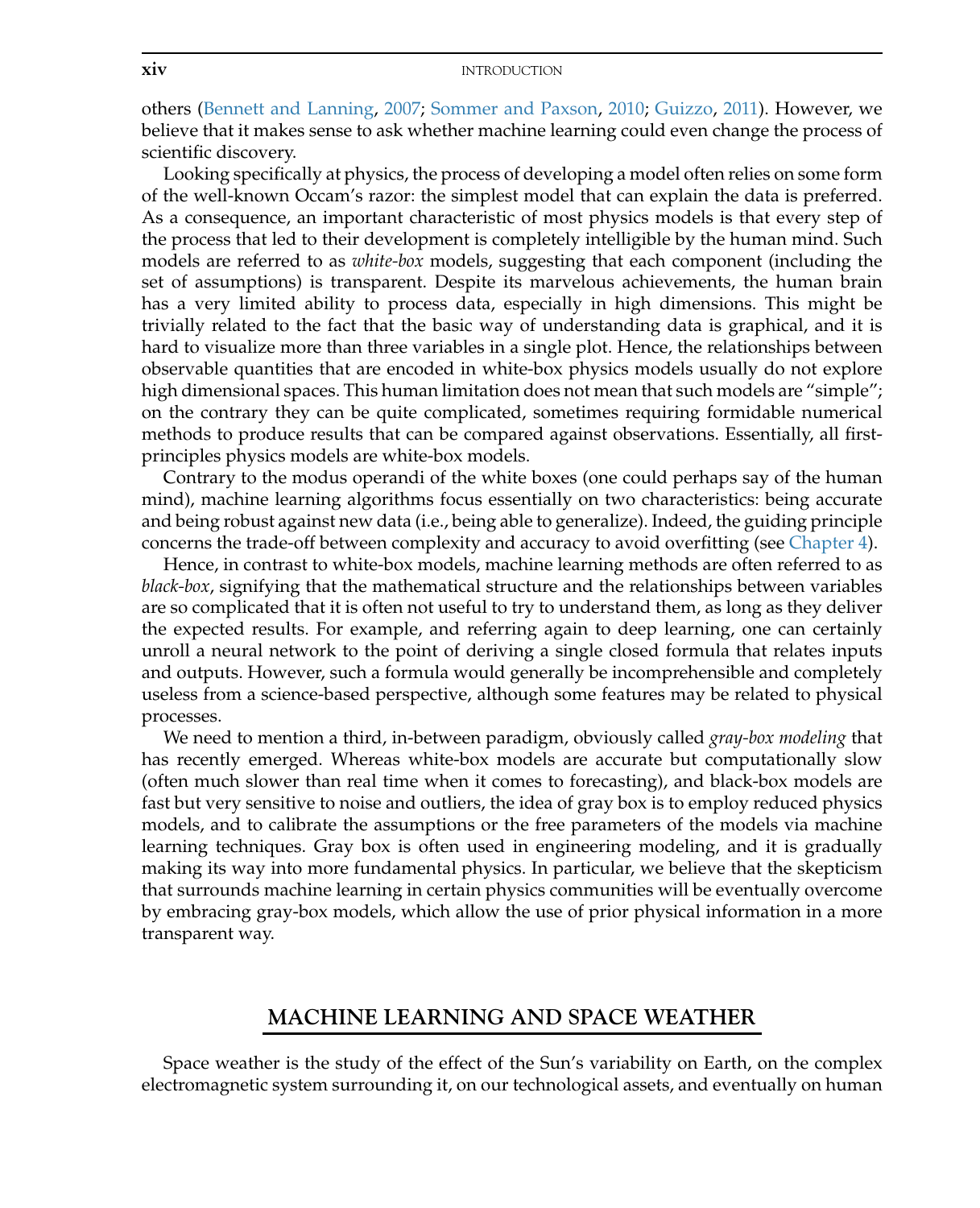#### INTRODUCTION **xv**

life. It will be more clearly introduced in Chapter 1, along with its societal and economic importance.

This book presents state-of-the-art applications of machine learning to the space weather problem. Artificial intelligence has been applied to space weather at least since the 1990s. In particular, several attempts have been made to use neural networks and linear filters [for predicting geomagnetic indices and radiation belt electrons \(Baker,](#page-5-6) [1990;](#page-4-1) Valdivia et al., [1996;](#page-5-6) [Sutcliffe,](#page-5-7) [1997;](#page-5-7) [Lundstedt,](#page-5-8) [1997,](#page-5-8) [2005;](#page-5-9) [Boberg et al.,](#page-4-2) [2000;](#page-4-2) [Vassiliadis,](#page-5-10) [2000;](#page-5-10) Gleisner and Lundstedt, [2001;](#page-5-11) [Li,](#page-5-12) [2001;](#page-5-12) [Vandegriff,](#page-5-13) [2005;](#page-5-13) [Wing et al.,](#page-5-14) [2005\). Neural networks have also](#page-5-11) [been used to classify space boundaries and ionospheric high frequency radar returns \(Newell](#page-5-15) et al., [1991;](#page-5-15) [Wing et al.,](#page-5-16) [2003\)](#page-5-16), and total electron content [\(Tulunay et al.,](#page-5-17) [2006;](#page-5-17) Habarulema et al., [2007\). A feature that makes space weather very remarkable and perfectly posed for](#page-5-18) machine learning research is that the huge amount of data is usually collected with taxpayer money and is therefore publicly available. Moreover, the released datasets are often of very high quality and require only a small amount of preprocessing. Even data that have not been conceived for operational space weather forecasting offer an enormous amount of information to understand processes and develop models. Chapter 2 will dwell considerably on the nature and type of available data.

In parallel to the above-mentioned machine learning renaissance, a new wave of methods and results have been produced in the last few years, which is the rationale for collecting some of the most promising works in this volume.

The machine learning applications to space weather and space physics can generally be divided into the following categories:

- *Automatic event identification*: Space weather data is typically imbalanced, with many hours of observations covering uninteresting/quiet times, and only a small percentage of data of useful events. The identification of events is still often carried out manually, following time-consuming and nonreproducible criteria. As an example, techniques such as convolutional neural networks can help in automatically identifying interesting regions like solar active regions, coronal holes, coronal mass ejections, and magnetic reconnection events, as well as to select features.
- *Knowledge discovery*: Methods used to study causality and relationships within highly dimensional data, and to cluster similar events, with the aim of deepening our physical understanding. Information theory and unsupervised classification algorithms fall into this category.
- *Forecasting*: Machine learning techniques capable of dealing with large class imbalances and/or significant data gaps to forecast important space weather events from a combination of solar images, solar wind, and geospace in situ data.
- *Modeling*: This is somewhat different from forecasting and involves a higher level approach where the focus is on discovering the underlying physical and long-term behavior of the system. Historically, this approach tends to develop from reduced descriptions based on first principles, but the methods of machine learning can in theory also be used to discover the nonlinear map that describes the system evolution.

We will certainly see increasing applications of machine learning in space physics and space weather, falling in one of these categories. Yet, we also believe it is still an open question whether the amount and the kind of data at our disposal today is sufficient to train accurate models.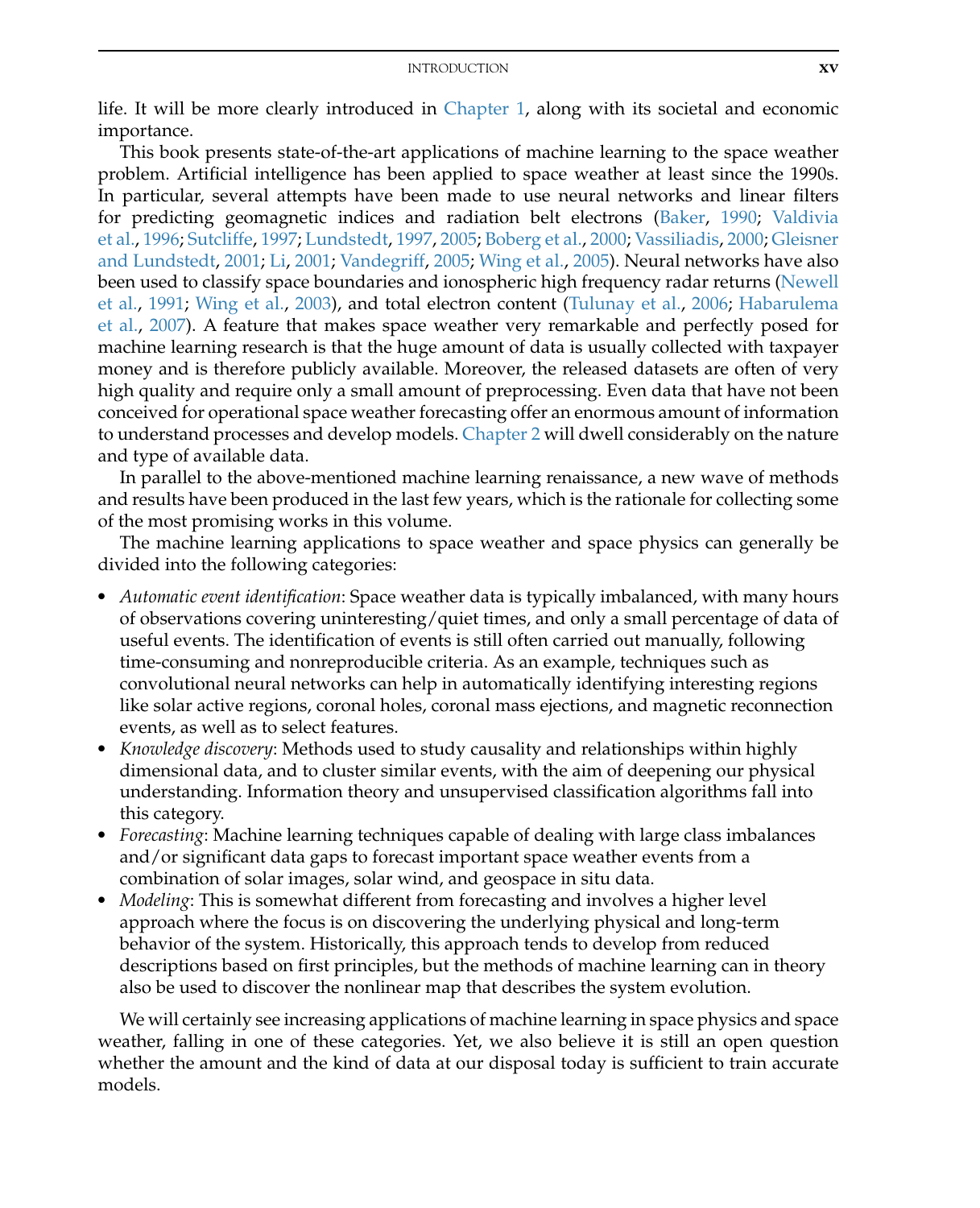# **SCOPE AND STRUCTURE OF THE BOOK**

The aim of this book is to bridge the existing gap between space physicists and machine learning practitioners. On one hand, standard machine learning techniques and off-the-shelf available software are not immediately useful to a large part of the space physics community that is not familiar with the jargon and the potential use of such methods; on the other hand, the data science community is eager to apply new techniques to challenging and unsolved problems with a clear technological impact, such as space weather.

The first part of the book is intended to provide some context to the latter community which might not be familiar with space weather forecasting. Chapter 1 summarizes the *Societal and Economic Importance of Space Weather*, while Chapter 2 describes the *Data Availability and Forecast Products for Space Weather.*

The second part offers a short, high-level overview of the three main topics that will be discussed throughout the book: *Information Theory* (Chapter 3), *Regression* (Chapter 4), and *Classification* (Chapter 5). Obviously, we refer the reader to more specific textbooks for in-depth explanation of these concepts.

The last part is devoted to applications covering a broad range of subdomains.

Chapter 6, *Untangling the Solar Wind Drivers of Radiation Belt: An Information Theoretical Approach*, is concerned with an application of information theory to study the classical problem of discerning different solar wind input parameters and quantifying their different roles in driving the radiation belt electrons.

Chapter 7, *Emergence of Dynamical Complexity in the Earth's Magnetosphere*, tackles the Earth's magnetosphere complexity from the standpoint of system science, studying classical concepts such as scale-invariance, self-similarity, and multifractality in the context of the analysis of time series of geomagnetic data.

Chapter 8, *Application of NARMAX to Space Weather*, reviews the several uses of the methodology based on Nonlinear AutoRegressive Moving Average with eXogenous inputs models to space weather, focusing on geomagnetic indices and radiation belt electrons.

Chapter 9, *Probabilistic Forecasting of Geomagnetic Indices Using Gaussian Process Models*, presents an application of Gaussian process (GP) regression with a particular emphasis on model selection and design choice. GP can be understood in the context of Bayesian inference, and it is a particularly promising tool for space weather prediction, for its natural ability to provide probabilistic forecasts.

Chapter 10, *Prediction of MeV Electron Fluxes With Autoregressive Models*, focuses on relativistic electrons in the radiation belts and on relevant forecasting verification techniques for autoregressive models. The approach employed in this chapter represents a nice example of a gray-box modeling discussed earlier.

Chapter 11, *Artificial Neural Network for Magnetospheric Conditions*, discusses an application of feed-forward neural networks to the problems of electron density estimation in the radiation belt and the specification of waves and flux properties.

Chapter 12, *Reconstruction of Plasma Electron Density From Satellite Measurement Via Artificial Neural Networks*, is also concerned with the study of radiation belt electron density via neural networks, although using a completely different approach to derive input features, and emphasizing model selection and verification.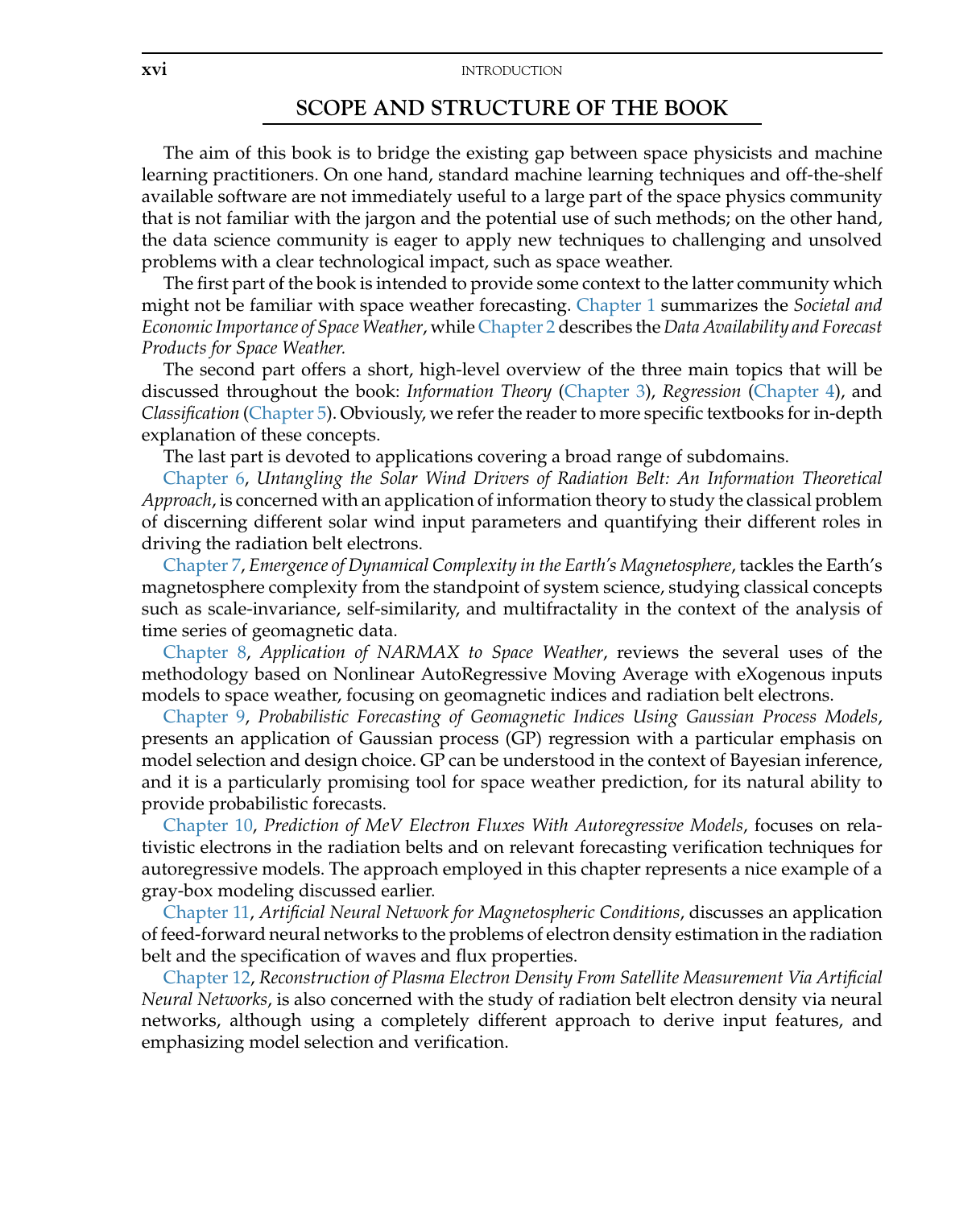#### INTRODUCTION **xvii**

Chapter 13, *Classification of Magnetospheric Particle Distribution Using NN*, tackles an unsupervised multicategory classification problem: clustering particle distribution in pitch-angle from Van Allen Probes data. The machine learning method chosen for this task is a class of neural networks called self-organizing map.

Chapter 14, *Machine Learning for Flare Forecasting*, discusses the recent progresses in solar flare forecasting, comparing several types of machine learning algorithms, and some relevant computing aspects.

Chapter 15, *Coronal Holes Detection Using Supervised Classification*, presents results on the problem of coronal holes detection, comparing different techniques including support vector machine and decision trees. The chapter has a useful hands-on approach, with a direct link to MATLAB software available on the author's website.

Finally, Chapter 16, *Solar Wind Classification Via the K-Means Clustering*, presents an unsupervised clustering technique to divide the solar wind in different types, based on their characteristics measured by instruments on the Advanced Composition Explorer.

In conclusion, we believe that this book provides an up-to-date portrait of some state-ofthe-art applications of machine learning to space weather. However, some important works have inevitably been left out. In particular, we would like to mention the recent progress in the prediction of solar flares and coronal mass ejections using Solar Dynamic Observatory data via [support vector machine and automatic feature extraction \(Bobra](#page-5-19)[and](#page-5-19)[Couvidat,](#page-5-19) [2015;](#page-4-3) Muranushi, [2015;](#page-5-19) [Bobra and Ilonidis,](#page-5-20) [2016;](#page-5-20) [Jonas et al.,](#page-5-21) [2017\); the use of data assimilation \(Koller](#page-5-22) et al., [2007;](#page-5-22) [Shprits et al.,](#page-5-23) [2007;](#page-5-23) [Arge et al.,](#page-4-4) [2010;](#page-4-4) [Innocenti et al.,](#page-5-24) [2011;](#page-5-24) [Godinez et al.,](#page-5-25) [2016;](#page-5-25) Lang et al., [2017\); and uncertainty quantification and ensemble techniques \(Schunk,](#page-5-26) [2014;](#page-5-27) Guerra et al., [2015;](#page-5-28) [Knipp,](#page-5-29) [2016;](#page-5-29) [Camporeale,](#page-5-30) [2016\)](#page-5-30).

### **ACKNOWLEDGMENTS**

The authors would like to thank several colleagues that have helped in reviewing the chapters: George Balasis, Shaun Bloomfield, Monica Bobra, Joe Borovsky, Jacob Bortnik, Algo Carè, Michele Cash, Veronika Cheplygina, Xiangning Chu, Gregory Cunningham, Rob Decker, Veronique Delouille, Mariusz Flasinski, Simone Garatti, Manolis Georgoulis, Larisza Krista, Naoto Nishizuka, Juan Valdivia, Shawn Young, and Chao Yue.

The authors would like to thank Mathworks for providing complimentary MATLAB licenses to some of the authors.

This work was partially supported by the NWO-VIDI grant 639.072.716 and NASA grants (NNX15AJ01G, NNX16AR10G, and NNX16AQ87G).

# **References**

<span id="page-4-4"></span>[Arge, C.N., et al., 2010. Air force data assimilative photospheric flux transport \(ADAPT\) model. In: AIP Conference](http://refhub.elsevier.com/B978-0-12-811788-0.09987-X/rf0010) Proceedings, vol. 1216, 1.

<span id="page-4-1"></span>[Baker, D.N., 1990. Linear prediction filter analysis of relativistic electron properties at 6.6 RE. J. Geophys. Res. Space](http://refhub.elsevier.com/B978-0-12-811788-0.09987-X/rf0015) Phys. 95 (A9), 15133–15140.

<span id="page-4-0"></span>[Bennett, J., Lanning, S., 2007. The netflix prize. In: Proceedings of KDD Cup and Workshop.](http://refhub.elsevier.com/B978-0-12-811788-0.09987-X/rf0020)

<span id="page-4-2"></span>[Boberg, F., Wintoft, P., Lundstedt, H., 2000. Real time Kp predictions from solar wind data using neural networks.](http://refhub.elsevier.com/B978-0-12-811788-0.09987-X/rf0025) Phys. Chem. Earth Part C 25 (4), 275–280.

<span id="page-4-3"></span>[Bobra, M.G., Couvidat, S., 2015. Solar flare prediction using SDO/HMI vector magnetic field data with a](http://refhub.elsevier.com/B978-0-12-811788-0.09987-X/rf0030) machine-learning algorithm. Astrophys. J. 798 (2), 135.